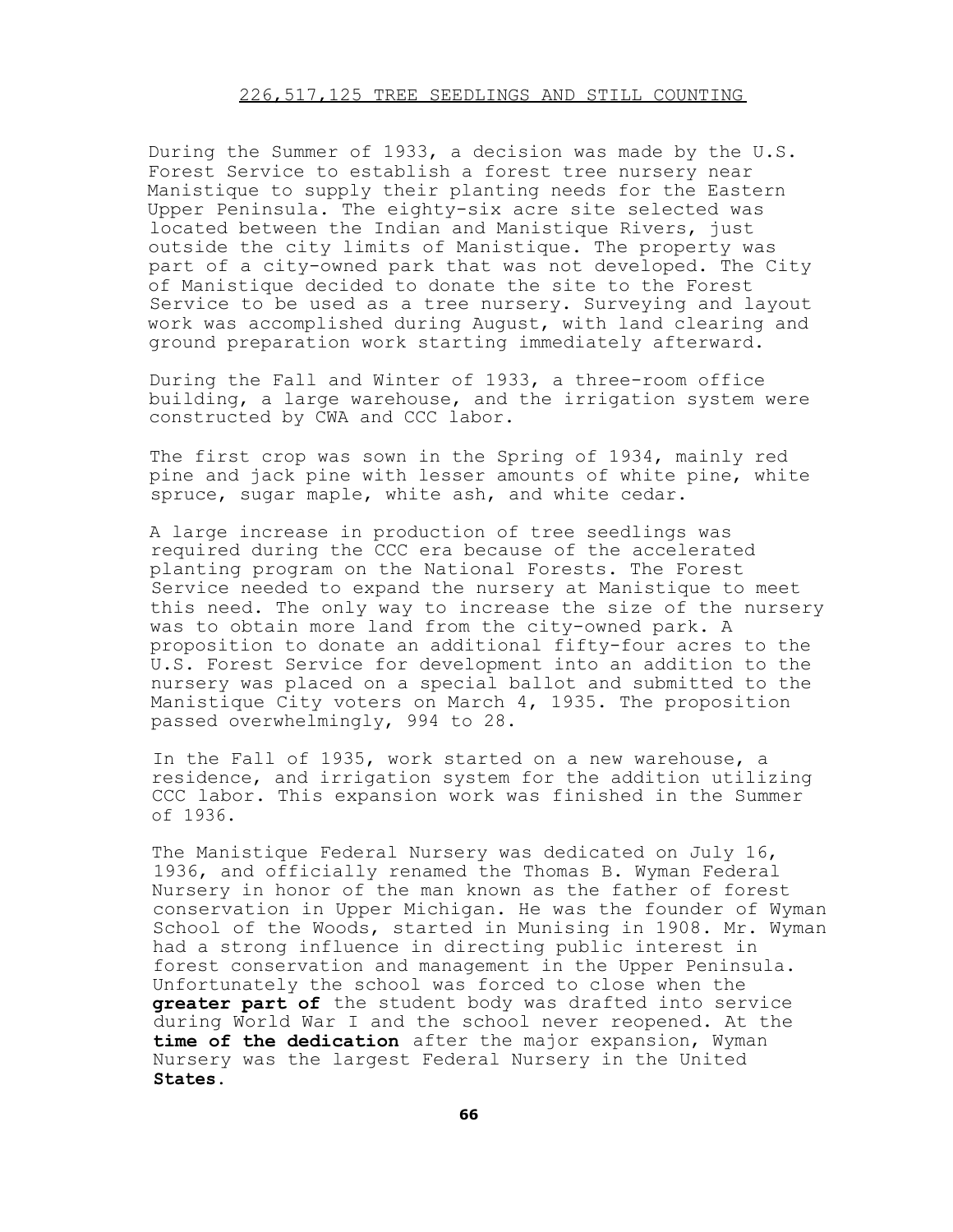It is impossible to overstate the important role that the CCC's played in developing the nursery. They were involved from the very beginning cutting down trees and brush for land clearing, grubbing out the stumps, leveling the soil and preparing it for seedbeds, digging trenches and laying 7,750 feet of underground watermains for the irrigation system, installing 49,200 feet of overhead irrigation pipelines, building 2.8 miles of internal service roads, and the construction of seven well-built buildings.

Men from several different CCC companies worked at the nursery at various stages of development and/or operation. The 669th Company, CCC, Camp Steuben contributed the most manpower. During the Summer of 1936, a side camp was established directly across the Indian River from the nursery to eliminate the transporting of men the 22 miles from Camp Steuben. The enrollees were first transferred across the river in small flat-bottom boats, later a foot bridge was constructed.

During the later part of the 30's, the demand for nursery stock began to decline. The large planting program was reducing the backlog of barren land that needed reforestation. The Depression was easing, removing the primary reason for the CCC program. The CCC Camps started to close.

When the United States entered World War II, it created a manpower shortage. The planting program on Forest Service lands was greatly reduced, thereby almost eliminating the need for the tree seedlings produced at the nursery. A decision was made in the Fall of 1943, to close the nursery for the duration of the war.

The Forest Service never reopened the nursery. They were able to meet their planting stock needs from their other two nurseries, Chittenden Nursery near Wellston and Tourney Nursery at Watersmeet in the Upper Peninsula.

The Department of Conservation (predecessor of the Department of Natural Resources) desired to use the nursery for growing tree seedlings for planting on State Forest lands in the Upper Peninsula. The State Conservation Commission approved the leasing of Wyman Nursery from the Forest Service in December, 1949.

During May, 1951, the first nursery crop under Department of Conservation management was seeded with a production goal of five million. Red pine, white pine, jack pine, white spruce and black spruce were the tree species sown.

Production trends built **up and reached a maximum production** of 6,956,000 in 1962. It tapered off after that peak to **an**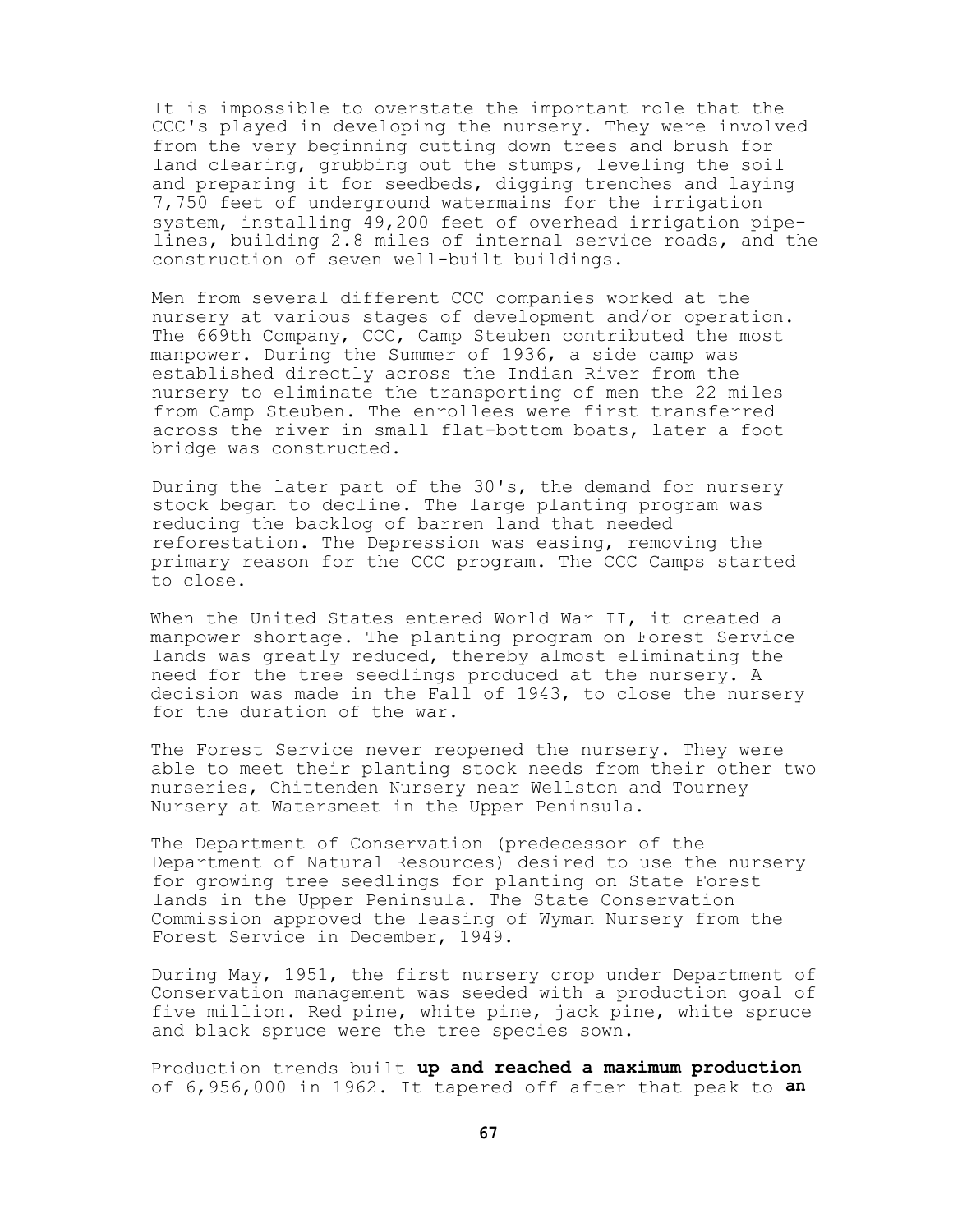average annual production between three to four million seedlings during the 60's and 70's.

A special study committee was appointed in the Fall of 1980, to examine the role of the State nurseries and to review the entire reforestation picture in Michigan. The committee included representatives from the commercial nursery industry, forest industry, State Departments of Agriculture and Natural Resources and Michigan State University.

At that time the Department of Natural Resources operated two forest nurseries, Wyman Nursery at Manistique and Southern Michigan Nursery near Brighton. Total production for the two nurseries was running around ten million seedlings annually. Stock produced in excess of State needs was available to the public at the cost of production. The committee met four times. It came up with basically three recommendations:

1) Production from State nurseries should be for use on State lands only. Private nursery industry can supply the demand from private landowners.

Phase-out seedling production at Southern Michigan nursery and convert it into a seed orchard/tree improvement facility.

3) Increase production and modernize facilities as necessary at Wyman nursery.

The recommendations of the committee were accepted by top management in the Department of Natural Resources. Spring, 1984 was the last season that tree seedlings were available from the State for sale to the public. Currently Wyman's entire annual production of five million seedlings are utilized for the reforestation program on State Forests in the Upper Peninsula and the north one-half of the Lower Peninsula. Five million tree seedlings are enough to plant over five thousand acres of land.

Growing the seedlings in the nursery and the outplanting of them on a properly prepared site are very important links in establishing a productive stand after a clearcut harvest in the pine forest type. Most of Wyman Nursery's production is jack pine and red pine. Recent research by the U.S. Forest **Service has** shown that on an average site, red pine in the Lake States is up to 25% more productive than the southern **pines growing in** the southern region of the United States. With the forests in Michigan having an increasingly more important position in our economic present and future, it is vital that our forest be productive. Wyman State Forest Nursery continues to play an important role in maintaining that productivity.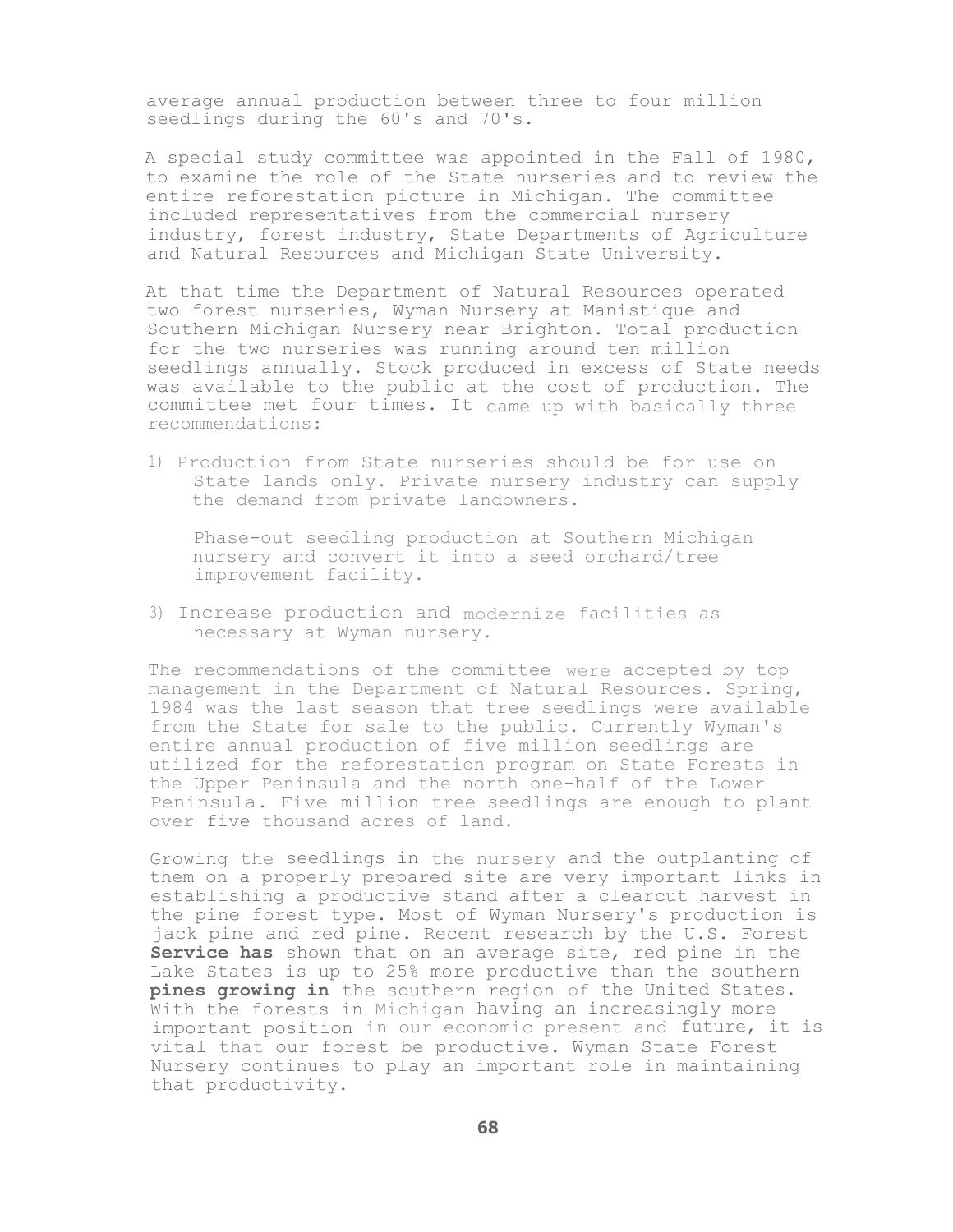During November and December of 1987, two fires destroyed the main warehouse/packing facility and the office building. The total loss from both fires was \$406,000.00.

Forest Management Division immediately decided to rebuild and requested funds to reconstruct a new facility and equip it. In March, 1988, the Department of Management and Budget allocated money from their special maintenance fund to rebuild the facility. The DNR operating budget financed the replacement of equipment and supplies.

The State contracted with Bittner Engineering, Inc. of Escanaba for engineering services. During the Spring and early Summer of 1988, staff from Bittner Engineering worked with the Nursery Manager and other DNR staff in designing a modern, attractive facility that would meet a multitude of needs.

Requests for bids for constructing the facility went out in the Fall of 1988. Three bids were received with Pascoe Construction Co. of Escanaba submitting the winning bid of \$284,850.00. Construction started on November 3, 1988 and was essentially completed by June 1, 1989. The refrigerated storage unit was put in during the Fall of 1990, at a cost of \$68,000.00.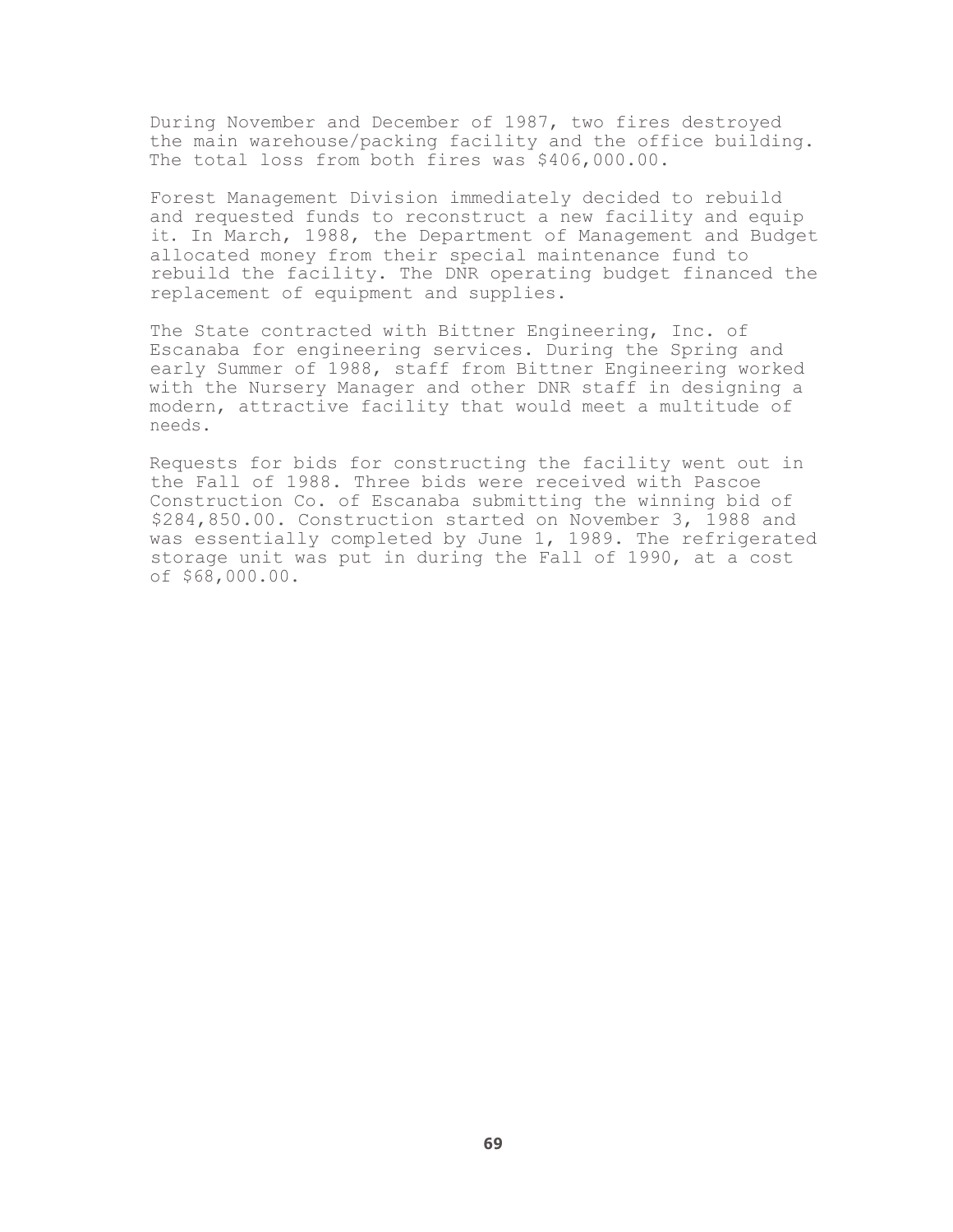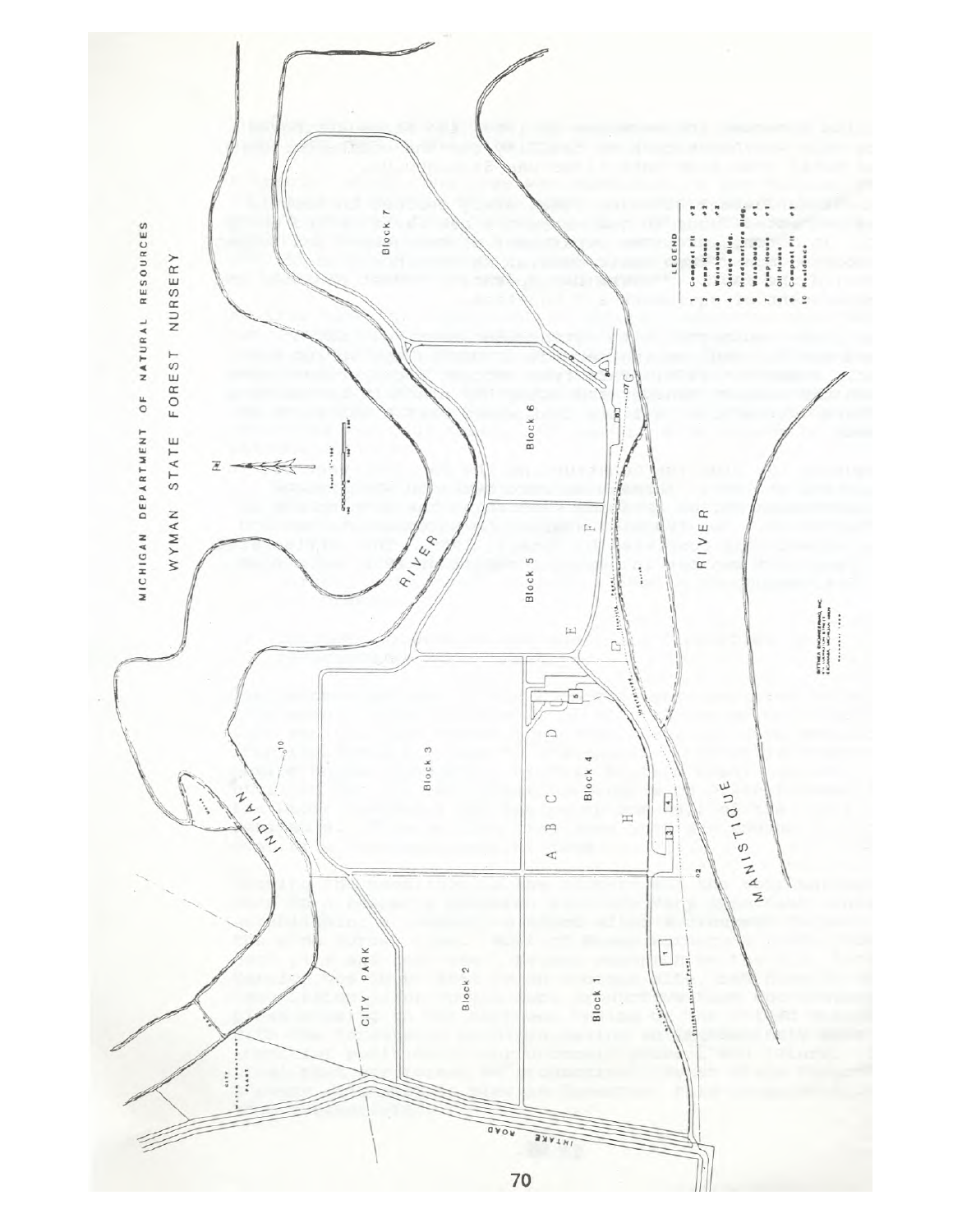### WYMAN NURSERY TOUR

Stop A Hybrid Aspen in Block 4 - 50,000 hybrid aspen grown in #288 tray deep - hybrid is a cross between Populus tremuloides X P. tremula (Swedish aspen) - grown for 8 weeks in greenhouse, C. Raker & Son, at cost of .03 1/2 apiece - transplanted by hand week of June 22, cost of transplanting about .01 1/2 apiece Stop B 2-0 Jack Pine in Block 4 - sowed Spring 91, stock is in second growing year - 944,000 seedlings, sections 2,3 630,000 seedlings, secs. 8,9, &10 - will be lifted next Spring

- production costs \$50/thousand

Stop C Soil Pit, Don Boyer

Stop D Refrigerated Trailers, Bill Mahalik

- Dept. has 5 trailers for transporting seedlings & storage at planting site

- all were purchased used, \$6,000 to \$6,500 per unit.

Stop E New Seeding in Block 5

- sections 1 & 2 sown to red pine on June 2nd
- sections 3,4, & 5 originally sown to jack pine June 3rd
- noticed germination in jack pine by June 14th
- very little germination in red pine by June 22nd
- weekend of June 20, 21, & 22 very windy and cold, temperature got down into 2C°
- irrigated both Sat. & Sun. to try to control wind erosion in new seeding